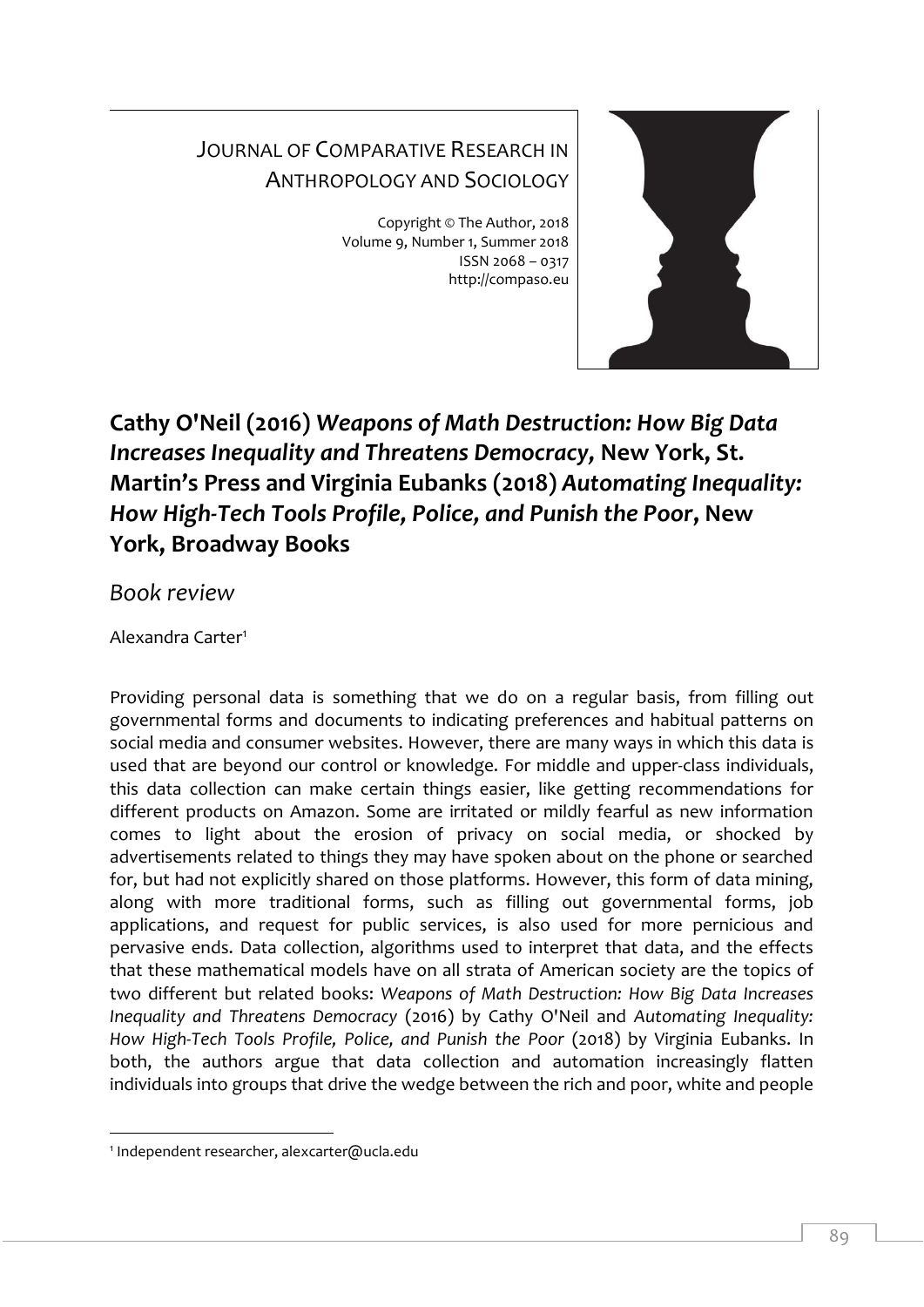of color, further apart, both because of the way in which systems are constructed and the impacts that they have on marginalized groups in America.

Cathy O'Neil, a Harvard-trained mathematician, was prompted to write *Weapons of Math Destruction* after her experience working as a quant for the financial firm D.E. Shaw before the financial collapse of 2008. She writes, 'the crash made it all too clear that mathematics, once [her] refuge, was not only deeply entangled in the world's problems, but also fueling many of them,' including the housing crisis, unemployment, and the recession, 'aided and abetted by mathematicians wielding magic formulas.' (p. 2) This experience led her to examine the ways in which mathematical modeling, data collection, and predictive algorithms are used and abused in a wide range of contexts in the United States. As these tools are relied upon more and more to make decisions that have significant impacts on the lives of citizens, the ways in which data are collected, manipulated, and used are increasingly important. O'Neil examines different ways in which data is collected and analyzed and how this further exacerbates racial, class, and political divides in the United States. Her book employs a wide range of examples, including public-school teacher evaluations; criminal sentencing judgements; predatory for-profit college and loan targeting; college rankings and applications; predictive crime mapping and policing; restrictive hiring, scheduling, and retention practices; car insurance policies; and microtargeting of political campaigns. In all of these contexts, O'Neil argues that the data collected and algorithms used for analysis and decision making are flawed because they lack statistical rigor, are untrustworthy models, and use proxies for data that are inherently biased. These flaws, along with the universal way in which they are implemented, have earned them the punny moniker "Weapons of Math Destruction," or WMDs (p. 3).

According to O'Neil, what all of these weapons have in common is their opacity, damage, and scale (p. 31). Models are considered opaque if the participants or subjects are not aware of either the purpose or intent for data collection, or are unaware of the data being collected. Even if the participant is aware that the data are being gathered and for what purpose, the model *itself* may be obfuscated (p. 28). Often, the agency collecting the data will argue that this is either to prevent the system from being "gamed," such as with the IMPACT value-added teacher evaluation model (p. 4), or because the algorithms themselves are considered intellectual property, and are thus protected from public scrutiny (p. 4). In the first example, the algorithm measuring teacher performance is hidden with the express intent to prevent teachers from trying to inflate their scores unfairly. This is because, O'Neil asserts, the purpose of the model is to fire teachers. Therefore, the mathematical model is designed to persecute and punish teachers for "poor performance," which fulfills the next criterion of O'Neil's WMD: it is a model that works against the subject's interest; in this case, maintaining one's job. This is further complicated by the difficulty of measuring and quantifying teacher effectiveness. Here, O'Neil identifies several issues with WMDs that touch on both the mathematical aspects of these models and the ways in which they build bias and injustice into seemingly neutral mathematical algorithms. First, teacher effectiveness is not as easily quantifiable as baseball performance. In baseball, statisticians have data that is rigorous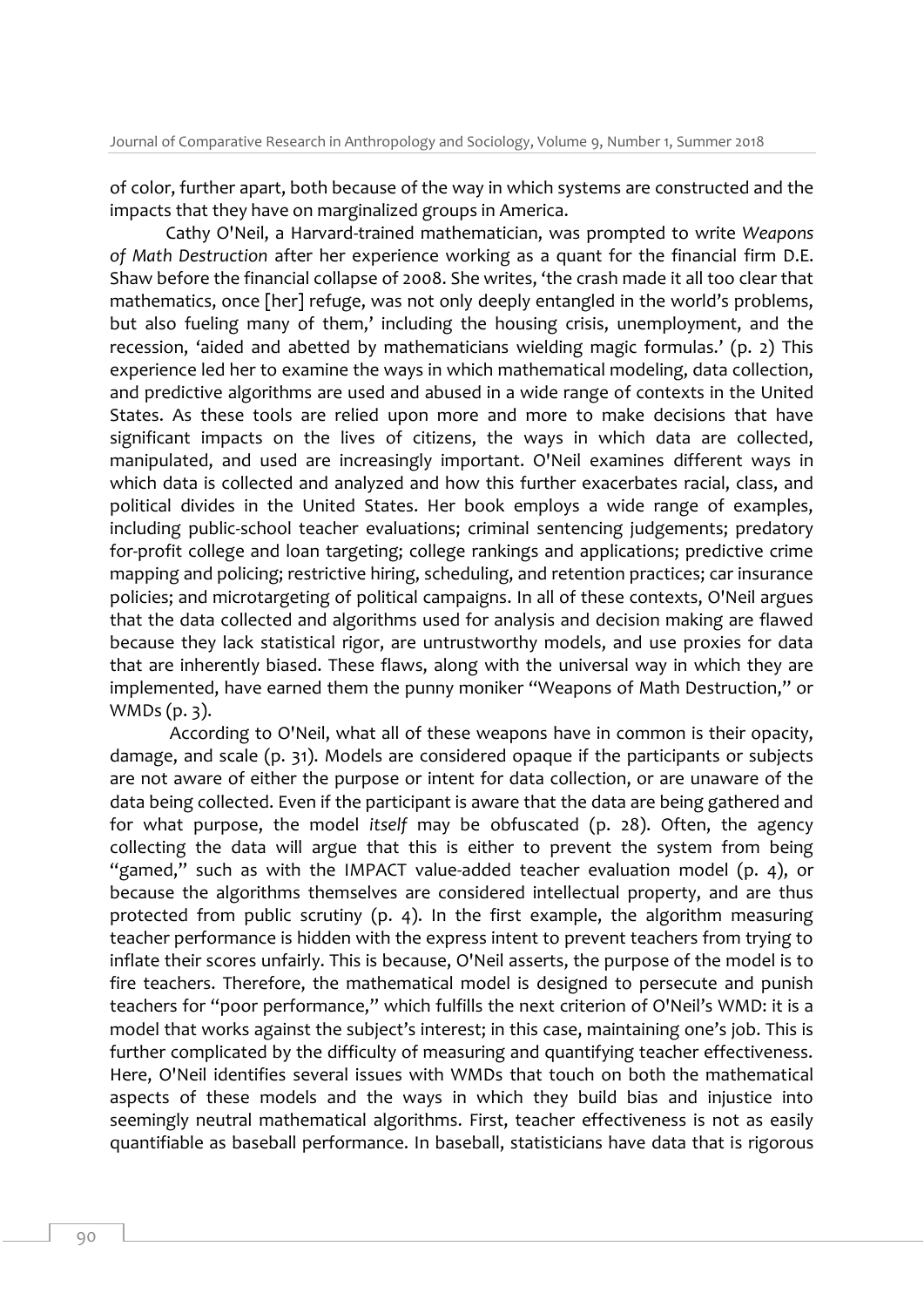and directly related to performance (p. 17). There are decades of data that have been collected, and are highly relevant to the outcomes they seek to predict, such as batting averages, pitch statistics, and past injuries (p. 17). These can be used to predict future performance with some accuracy, and can accept new data in flexible ways to reflect changing performance. For teacher evaluation, such specific data points do not exist (p 5- 7). Engaged, effective, meaningful teaching can be accomplished in many different ways, and can be affected by things far outside of the control of the teacher (p. 6-9). This includes, but is not limited to, a student's socioeconomic status and home environment, learning differences, and previous experience with testing. The data sets for teaching outcomes are also small, as teachers work with 25-35 students per year, creating statistically weak models. In situations where the outcome cannot be measured or predicted directly, a mathematical model has to rely on proxy data for quantifying performance (p. 5-7). One measure is thus student test performance on yearly standardized tests, compared against predictions for yearly gains based on past student performance. The underlying argument for the measure is that a highly effective teacher should enable students to meet or exceed these predicted outcomes. O'Neil did not address the other measures used, but the discussion of use of testing as data is telling. There are multiple weaknesses with this model. First, there is an upper limit to test performance, so high performing students will not demonstrate growth over time if they consistently achieve high scores. In addition, the sample size is too small and changes from year to year as students move through the system. This can result in classes of higher-performing students alternating with groups of lower-performing students, leading to flux in teacher evaluation. For example, O'Neil cites a teacher who received a score of 6 out of 100 for the first year, and a 96 out of 100 for the next, although his teaching methods had not changed from the first to second year (p. 136-138). Although teachers can be highly rated as effective, engaging, caring educators who are responsible for changing the lives of students by parents, other educators, and the students themselves, the algorithm that measures the same teachers will tell a different story, resulting in the removal of these teachers for "poor performance," without providing reasons why or ways they can improve. This example of an algorithm also demonstrates O'Neil's last criterion for a WMD: scale. It both lacks appropriate statistical scale to be an effective model, as it relies in very small and varying data sets from year to year, while also affecting people on a large scale; in this case, teachers across America. As with other WMDs O'Neil discusses, if a model is successful in its stated aims (in this case, removing low-performing teachers), then it can jump into other fields as well, regardless of the errors in the model (p. 17).

This model-by-proxy becomes even more troubling as data that code inherent and historic bias and inequality are used to measure people and deny or provide access to services, jobs, justice, insurance, and other needs. O'Neil discusses the use of credit scores to determine employability and access to car insurance, even though these outcomes are not directly related to the data used to determine eligibility. Search histories and social media tracking not only target people for advertisement, including by predatory loan companies and for-profit institutions, but are also used as proxies for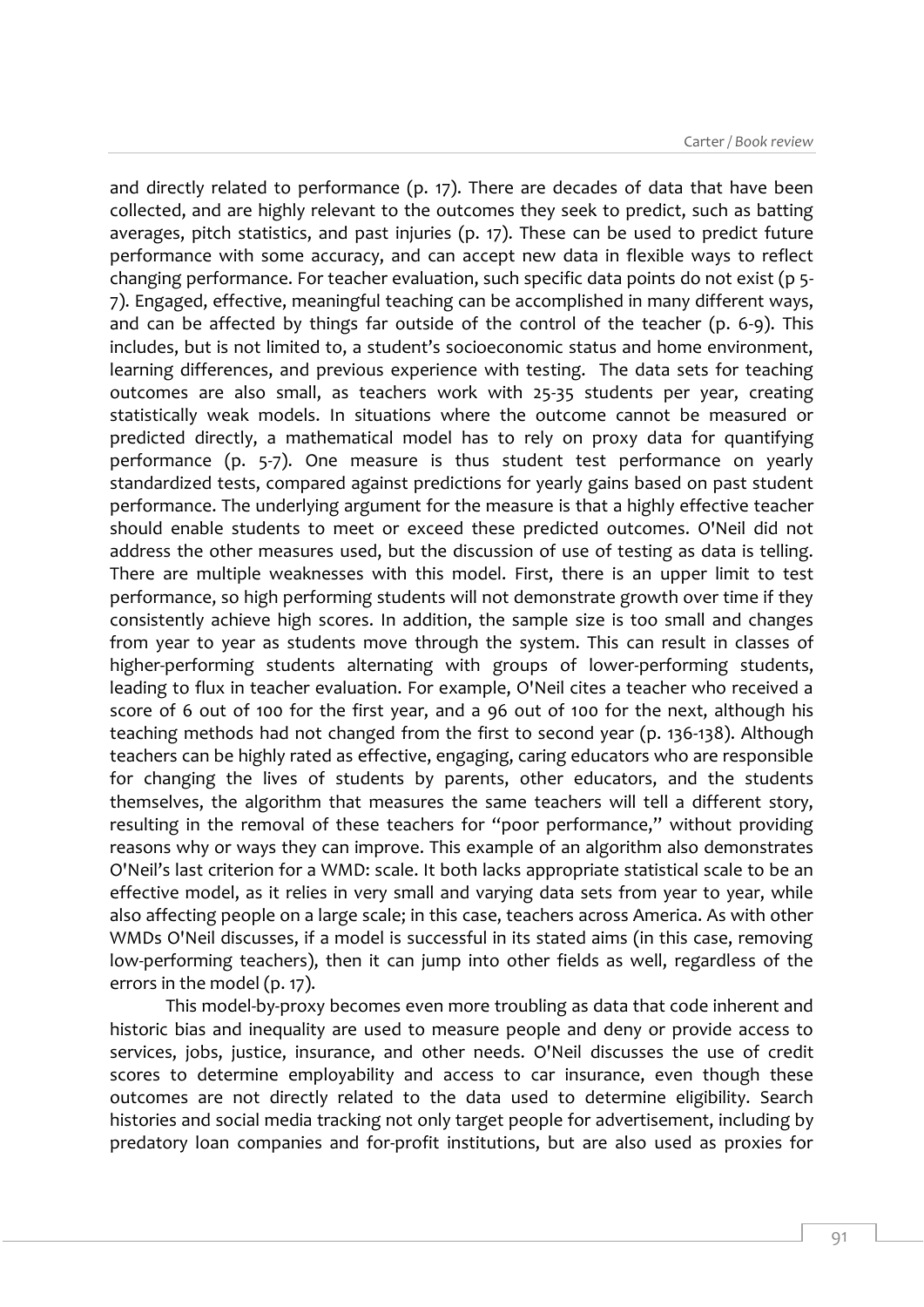determining credit eligibility and civic and political engagement. Data collected from prisoners to determine recidivism includes information specific to crimes, but also asks for information like neighborhood and run-ins with police before being put in jail that reinforce segregation, as people of color experience higher run-ins with police than white people, reinforcing stereotypes and keeping people of color in jail for longer sentences. In all situations, O'Neil argues that the amount of data collected is vast and is being used to group people into large categories that fall along racial, class, gender, and even mental health lines, providing access and privilege to some while denying it to others.

This is the point at which Virginia Eubanks' book, *Automating Inequality*: *How High-Tech Tools Profile, Police, and Punish the Poor* takes off. Eubanks, who is a professor of political science at University of Albany, SUNY, was prompted to write her book after her own experience navigating the labyrinthine bureaucracy that is the healthcare industry after her husband suffered massive injury and trauma due to an assault. After being denied coverage because the claims were submitted shortly after starting a new job and health plan, Eubanks discovered that her claims patterns were consistent with insurance fraud, and so her coverage was denied (p. 3-5). Eubanks writes that she had both the time and resources to deal with this situation, which could have easily ended up in bankruptcy. However, this is not the case for many poor people who face similar situations (p. 6). Eubanks asserts that lack of knowledge about the algorithms that rule our lives, along with being grouped and treated like data, rather than as individuals, targets all of us, but none more so unfairly than the poor (p. 4). Eubanks' work examines three case studies in which the increasing automation of systems negatively affect the lives of the poor and people of color in this country. In Eubanks' view, these "scientific measurements," designed to track and assess need or predicted risk efficiently, are unchallenged by the wealthy, distancing them from the need to help and from the unethical decisions made about who receives, and who is denied, services.

Eubanks takes three different high-tech tools in three different parts of the country for her study: the coordinated-entry system in Los Angeles, California to help people experiencing homelessness access services; the health-care system in the state of Indiana shifting to an automated model; and a predictive-risk algorithm used by child welfare and services call centers in Allegheny County, Pennsylvania. In each situation, Eubanks speaks with people involved in all aspects of the system: caseworkers, individuals using or being abused by the system, and in the last case, the people responsible for building the predictive risk algorithm. Eubanks asserts that each of these systems, while built for seemingly noble and useful ends, perpetuate the systems of inequality and abuse that the poor and people of color have suffered under in American society since their inception, precisely because they build off the biases inherent in how American society conceives of, and neglects to care for, its poor and marginalized populations. In the beginning of her book, Eubanks traces the development of the ways in which America has dealt with its poor since the construction of poorhouses in the nineteenth century, leading to the creation of a "digital poorhouse" (pp. 21-13) that builds on the same moralistic and punitive views of poverty held by the wealthy and powerful of the 1800s. Specifically, access to services provided by both the coordinated-entry system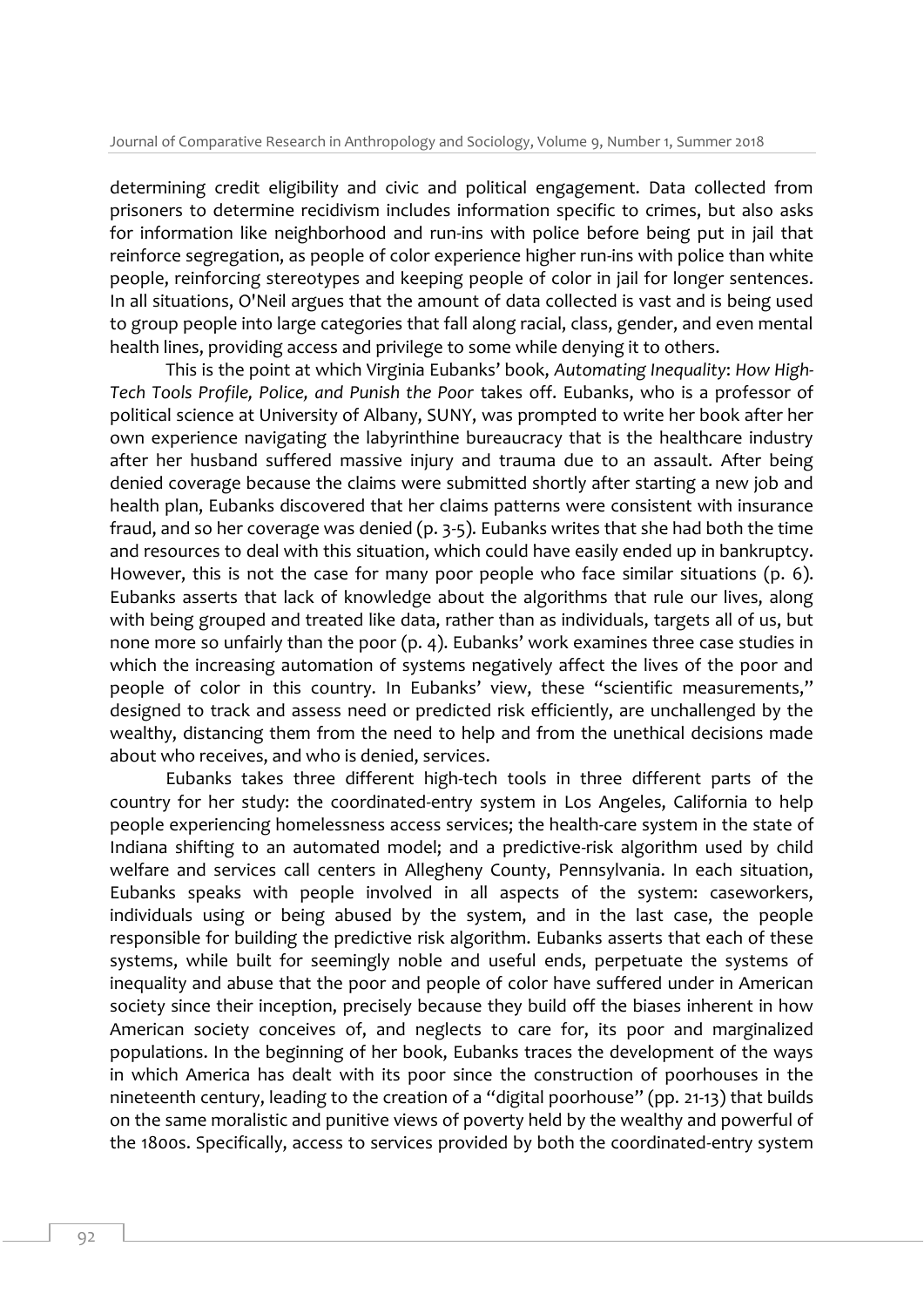to combat homelessness in Los Angeles and the predictive risk model of child abuse in Allegheny come with a steep price: a loss of privacy and increased surveillance. This is in line with the 'scientific charity' movements of the nineteenth century and the highly restrictive surveillance of welfare recipients in the 1940s-1970s (pp. 22-24), which treated poverty as a moral failing, and those who were in poverty as people who needed strict surveillance and oversight if they were receiving benefits. In the coordinated-entry system, the questions asked by interviewers for the purposes of determining need and eligibility for housing assistance are incredibly intimate questions, including whether or not someone has used a crisis center service in the last six months or whether or not the person has engaged in activity considered risky, such as exchanging sex for money or running drugs, along with collecting personal protected data, such as social security numbers and birthdates (p. 93). While this information helps social workers and others assess the need for housing and the level of service an individual needs, the individual also signs a waiver that the information will be shared with as many as 168 different organizations, including police departments and governmental agencies (p. 94). For some homeless people interviewed, Eubanks found that the cost of exchanging privacy for surveillance, which occurs as people get placed in houses and are checked up on by different agencies, to be too steep (pp. 101-103). Many people experiencing homelessness also do not benefit from the system, and do not get placed in housing, despite repeatedly completing the Vulnerability Index-Service Prioritization Decision Assistance Tool (pp. 93- 95). Thus, these individuals are opening themselves up to increased surveillance and scrutiny without acquiring secure housing.

Eubanks builds on this use of data collection and use of algorithmic scoring to examine the impact of predictive-risk models have on child welfare and family integrity in Pennsylvania. Consistent with O'Neil's assertions and findings, the predictive-risk model unfairly targets the poor and people of color. By gathering data on public services accessed, previous interactions with child welfare organizations, including in the parents' childhoods, and previous phone calls about the family to the call center, the Allegheny Family Screening Tool (AFST) assigns a number to a family to determine risk of abuse or neglect for a child (pp. 141-153). Unfortunately, the algorithm does not take into account that "parenting while poor" looks a lot like poor parenting, and that parents are being unfairly punished for living in poverty and run the risk of having their children taken away from them (pp. 161-162). As with the data collection of people experiencing homelessness in Los Angeles, the poor and people of color in Allegheny County are subject to increased surveillance, scrutiny, policing, and punishment because of their socioeconomic status and the ways in which their data are used in an algorithm that has built in biases against impoverished individuals.

In both books, O'Neil and Eubanks develop arguments about the dangers of pervasive, pernicious data collection and manipulation through biased algorithms that negatively impact the poor and people of color in the United States. Further, both authors argue that these algorithms and systems inherently group people together, rather than treating them as individuals. Both assert that this sort of individual treatment